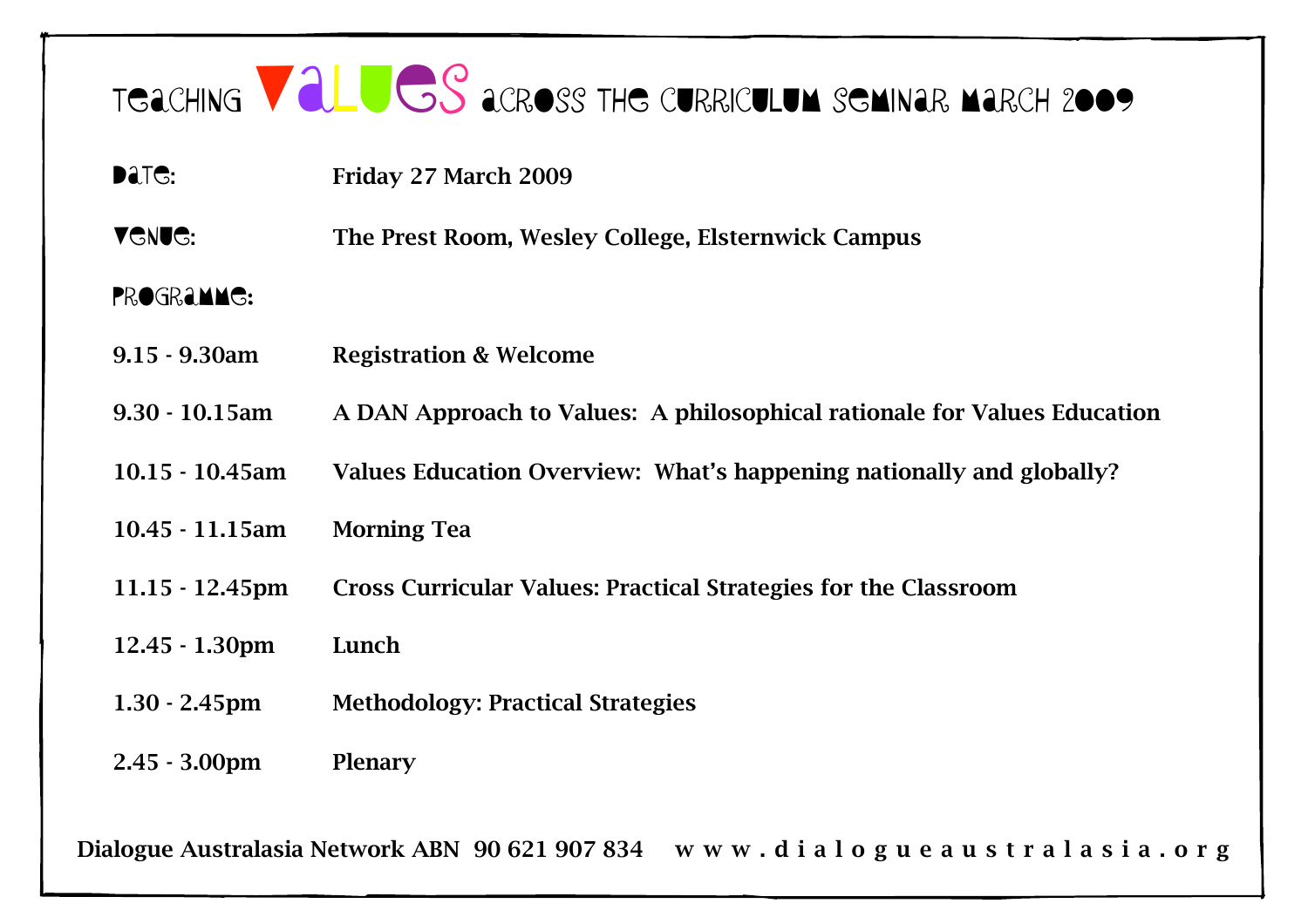

Elsternwick

Parking: Gladstone Parade & Trevelyan St Enter Campus corner of Gladstone Parade & Trevelyan St Ask at Reception for directions to the Prest Room (#15 on attached campus map)

Melways Ref: 67 H5